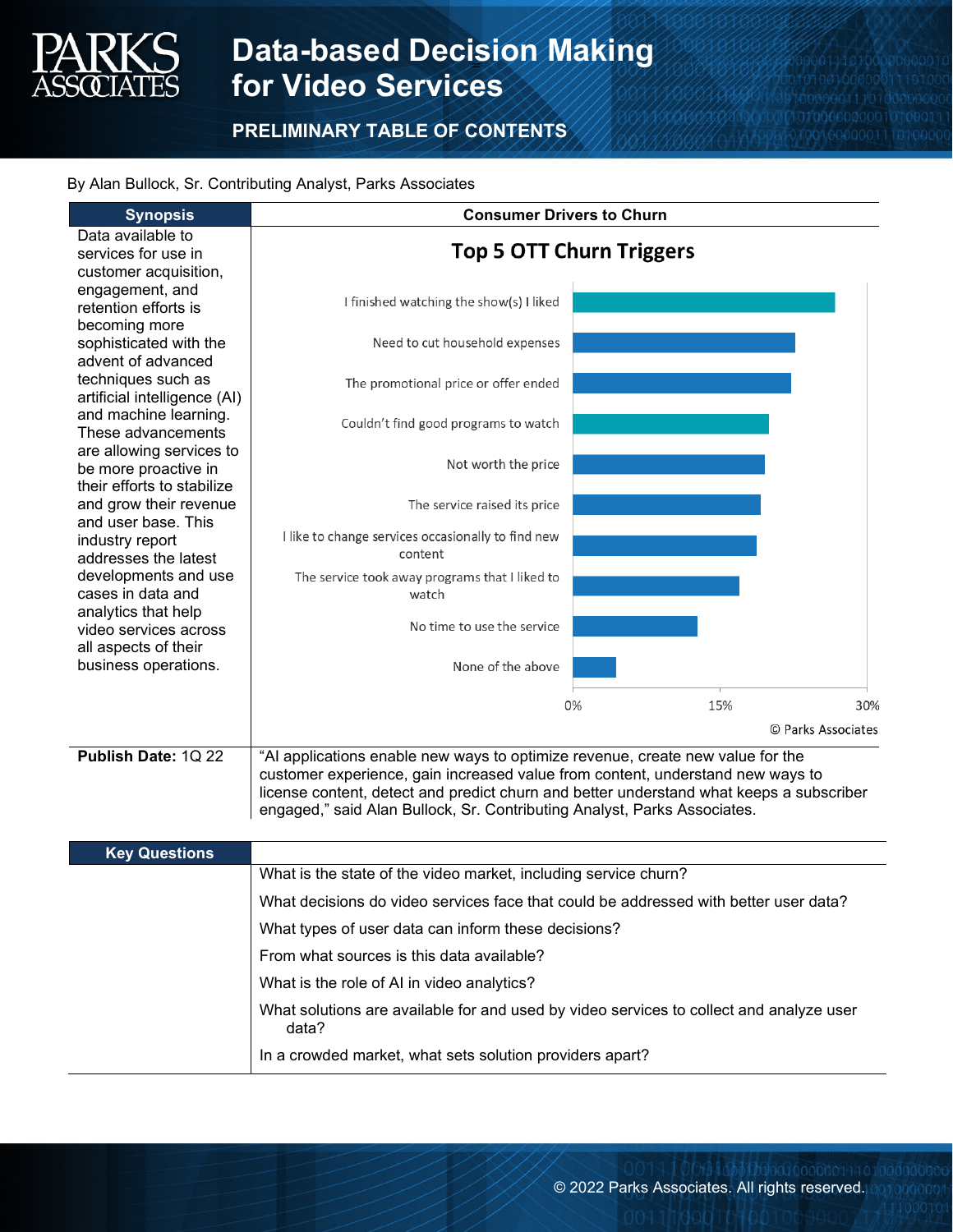

= **Data-based Decision Making for Video Services**

### **PRELIMINARY TABLE OF CONTENTS**

| <b>Bottom Line</b><br><b>New Era of Video Services</b><br>Defining the Market<br>How Consumers Subscribe to Services<br>Subscriber Churn<br>How Consumers Watch Video<br><b>Types of Data</b><br>Program Data<br><b>Consumption Data</b><br>User / Personal Data<br>Session and System Performance Data<br><b>Applications for Data</b><br>Viewer/Subscriber Acquisition<br>Engagement, Retention and Return<br>Advertising<br><b>Content Development</b><br>Artificial Intelligence and Machine Learning<br>Defining AI and ML<br>Types of Data Inputs<br>Managing Large Data Sets<br>Applications of AI in Video<br>Risks and Unintended Consequences of Al/ML<br><b>Data Collection Challenges</b><br>Use of Data<br><b>Industry Standards</b><br><b>Vendor Landscape: Competition Everywhere</b><br><b>Customer Satisfaction</b><br><b>Implications and Recommendations</b><br><b>Service Providers</b><br><b>Technology Vendors</b><br><b>Content Producers</b> | <b>Contents</b> |                                                         |
|----------------------------------------------------------------------------------------------------------------------------------------------------------------------------------------------------------------------------------------------------------------------------------------------------------------------------------------------------------------------------------------------------------------------------------------------------------------------------------------------------------------------------------------------------------------------------------------------------------------------------------------------------------------------------------------------------------------------------------------------------------------------------------------------------------------------------------------------------------------------------------------------------------------------------------------------------------------------|-----------------|---------------------------------------------------------|
|                                                                                                                                                                                                                                                                                                                                                                                                                                                                                                                                                                                                                                                                                                                                                                                                                                                                                                                                                                      |                 |                                                         |
|                                                                                                                                                                                                                                                                                                                                                                                                                                                                                                                                                                                                                                                                                                                                                                                                                                                                                                                                                                      |                 |                                                         |
|                                                                                                                                                                                                                                                                                                                                                                                                                                                                                                                                                                                                                                                                                                                                                                                                                                                                                                                                                                      |                 |                                                         |
|                                                                                                                                                                                                                                                                                                                                                                                                                                                                                                                                                                                                                                                                                                                                                                                                                                                                                                                                                                      |                 |                                                         |
|                                                                                                                                                                                                                                                                                                                                                                                                                                                                                                                                                                                                                                                                                                                                                                                                                                                                                                                                                                      |                 |                                                         |
|                                                                                                                                                                                                                                                                                                                                                                                                                                                                                                                                                                                                                                                                                                                                                                                                                                                                                                                                                                      |                 |                                                         |
|                                                                                                                                                                                                                                                                                                                                                                                                                                                                                                                                                                                                                                                                                                                                                                                                                                                                                                                                                                      |                 |                                                         |
|                                                                                                                                                                                                                                                                                                                                                                                                                                                                                                                                                                                                                                                                                                                                                                                                                                                                                                                                                                      |                 |                                                         |
|                                                                                                                                                                                                                                                                                                                                                                                                                                                                                                                                                                                                                                                                                                                                                                                                                                                                                                                                                                      |                 |                                                         |
| <b>Appendix</b><br>Glossary<br>Companies Briefed or Researched for this Report                                                                                                                                                                                                                                                                                                                                                                                                                                                                                                                                                                                                                                                                                                                                                                                                                                                                                       |                 |                                                         |
|                                                                                                                                                                                                                                                                                                                                                                                                                                                                                                                                                                                                                                                                                                                                                                                                                                                                                                                                                                      | <b>Figures</b>  |                                                         |
|                                                                                                                                                                                                                                                                                                                                                                                                                                                                                                                                                                                                                                                                                                                                                                                                                                                                                                                                                                      |                 | Parks Associates Entertainment Video Services Ecosystem |

Traditional Pay-TV and OTT Video Service Penetration (2017-2021)

- Number of OTT Service Subscriptions
- Method of Subscribing to OTT Service
	- OTT Subscriber Churn
	- Adoption of Steaming Video Platforms